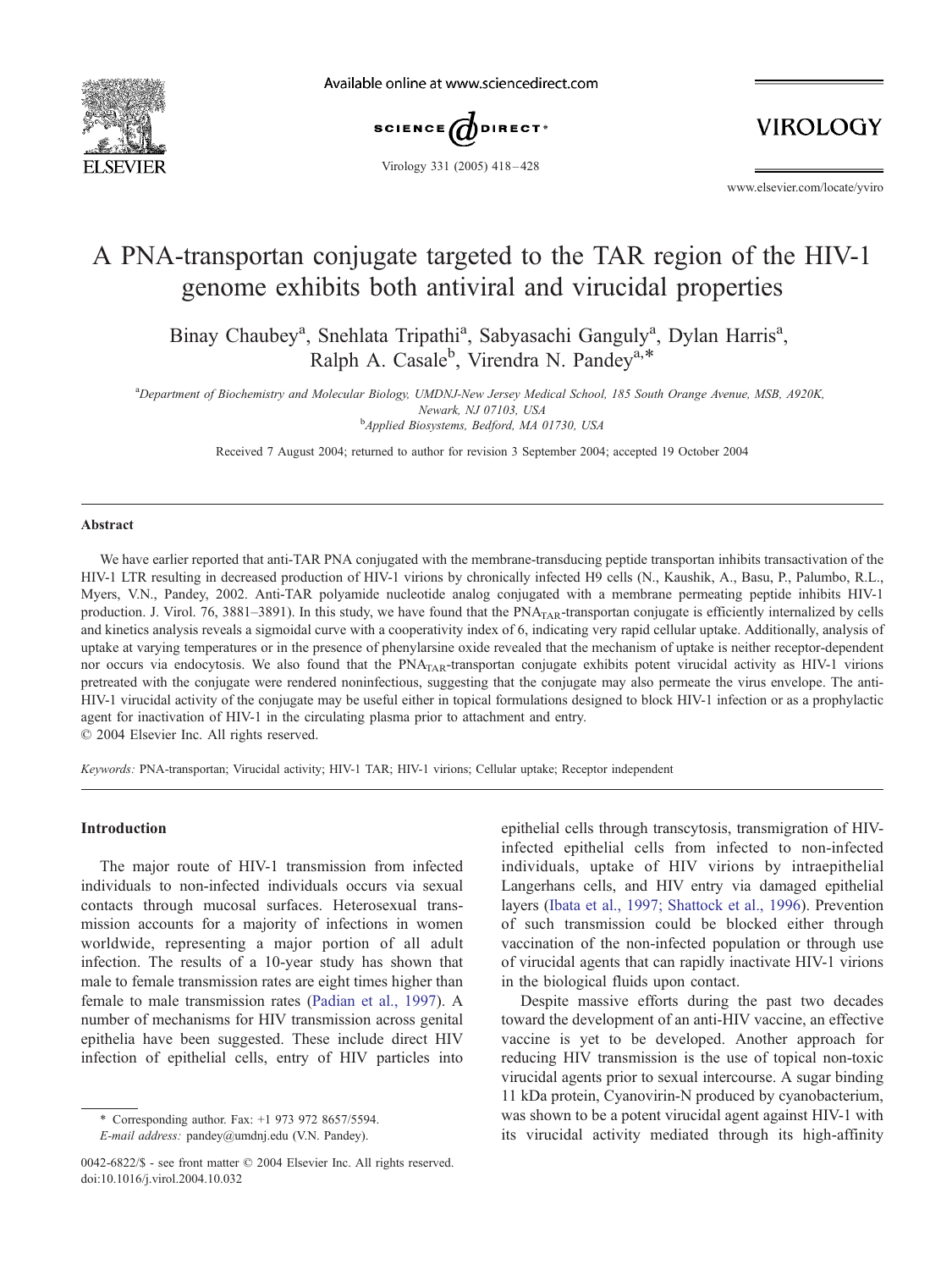interaction with the viral coat protein (Botos and Wlodawer, 2003). A 60-kDa cellulose acetate phthalate (CAP), a common pharmaceutical excipient used for enteric film coating of capsules and tablets, was shown to inactivate HIV-1, HSV-1, HSV-2, and also non-viral pathogens which cause sexually transmitted disease (Kawamura et al., 2000; Manson et al., 2000). Recently, a group of tight binding nonnucleoside RT inhibitors was also shown to exhibit virucidal activity upon prolonged incubation with isolated HIV-1 virions (Motakis and Parniak, 2002). Although none of these compounds have yet reached clinical use for combating HIV infection, a novel class of synthetic DNA analogs, peptide nucleic acids (Nielsen, 1999; Nielsen et al., 1991), shows great promise for this application. The antiviral efficacy of PNAs targeted to the HIV-1 RNA genome has been demonstrated in cell culture (Kaushik and Pandey, 2002, Kaushik et al., 2002a, 2002b; Mayhood et al., 2000). We have recently enhanced the biodelivery characteristics and hence, the therapeutic potential of this class of specifically designed compounds by conjugating the anti-HIV PNA with a membrane transducing peptide, transportan, a chimeric peptide derived from the sequences of the neuropeptide galanin and wasp venom toxin mastoparan (Langel et al., 1996; Lindgren et al., 2000). This PNA<sub>TAR</sub>transportan conjugate inhibits HIV-1 production by chronically infected H9 cells (Kaushik et al., 2002a) when supplemented in the culture medium. Our previous studies have employed PNA conjugates targeted to two critical sites within the 5′UTR (untranslated region) of the HIV-1 genome. First, we have reported that PNA as well as PNA-DNA chimera complementary to the primer-binding site (PBS) of the HIV genome can completely block priming by  $\text{tRNA}_3^{\text{Lys}}$ (Kaushik and Pandey, 2002; Kaushik et al., 2001, Lee et al., 1998). Secondly, we have shown that PNA targeted to another equally important conserved region, transactivation response region (TAR), inhibits the tat-mediated transactivation of the HIV-1 LTR transcription by efficient sequestration of TAR (Kaushik et al., 2002a, 2002b; Mayhood et al., 2000). In this communication, we demonstrate that anti-TAR PNA conjugated with transportan peptide is efficiently taken up by cells by a mechanism that is not receptor-mediated or endocytotic and that preincubation with this conjugate protects cells from HIV-1 infection. Furthermore, our results show that the conjugate exhibits potent anti-HIV-1 virucidal activity as it is able to rapidly permeate the virus envelope rendering the HIV-1 virions non-infectious.

## **Results**

## *Cellular uptake of PNATAR-transportan conjugate*

We have previously shown by fluorescence microscopy that PNA-transportan conjugate labeled with tetramethylrhodamine (TAMRA) fluoroprobe is efficiently taken up by cells. A detectable fluorescence signal in the cells was observed following incubation with 75 nM of the conjugate for 2–12 h. However, it was unclear whether the fluorescence signal in the cells was dependent upon the conjugate concentration. In order to quantitatively evaluate the uptake, we labeled the PNA<sub>TAR</sub>-transportan conjugate with fluorescein and monitored the cellular uptake by FACscan. The CEM and Jurkat cells were incubated at room temperature with varying concentrations of fluorescein tagged conjugate (50–500 nM) and the fluorescence signal/10,000 cells was obtained by FACscan (Fig. 1A). The uptake of  $PNA<sub>TAR</sub>$ transportan conjugate occurred rapidly in CEM cells and was concentration dependent. At concentrations ranging from 50 to 500 nM of the conjugate, a rapid increase in fluorescence intensity displaying 20–100% fluorescencepositive cells was observed within 30 s of incubation. Prolonged incubation for 5 min or 1 h did not significantly increase the fluorescence signal in CEM cells. Similar results were obtained with Jurkat and PBMC cells as well as with a phagocytic monocyte human cell line U-937 (Fig. 1B). The uptake in Jurkat cells was slower than that in CEM cells at lower concentrations of the conjugate, as indicated by a 15–20% fluorescence intensity at 100 nM concentration of the conjugate (Fig. 1B). Interestingly, at concentrations above 100 nM, the uptake level in Jurkat cells as judged by fluorescence intensity per  $10<sup>4</sup>$  cells was similar to that in CEM cells. Uptake studies with Flu-tagged unconjugated  $PNA<sub>TAR</sub>$  revealed no significant fluorescent intensity in CEM cells even after 6 h of incubation at 10  $\mu$ M (data not shown).

# *The cellular uptake is neither receptor mediated nor endocytotic*

It has been shown that cellular uptake via endocytosis is temperature-dependent and occurs at physiological temperature (37  $\degree$ C), while it is significantly reduced/ abolished at lower temperatures (Tomoda et al., 1989). Receptor-mediated uptake has been shown to be sensitive to phenylarsine oxide that cross-links to the thiol groups of membrane surface proteins and blocks both endocytosis and receptor function (Frost and Lane, 1985). In order to examine whether the observed uptake of PNATAR-transportan occurs via endocytosis or is receptor mediated, we examined the uptake at various temperatures followed by trypsin treatment as well as following pretreatment of cells with phenylarsine oxide. It was noted that the uptake of the conjugate remained unchanged at both 4 and  $37 \degree C$  (Fig. 2A). A brief trypsin treatment of the cells following incubation with the conjugate did not significantly alter the uptake pattern as only 5–12% reduction in the uptake was noted at both the temperatures (Fig. 2B). Furthermore, a 5-min pretreatment of the CEM cells with  $60 \mu M$  of phenylarsine oxide, which modifies the membrane surface receptor proteins, did not inhibit the uptake of the conjugate (Fig.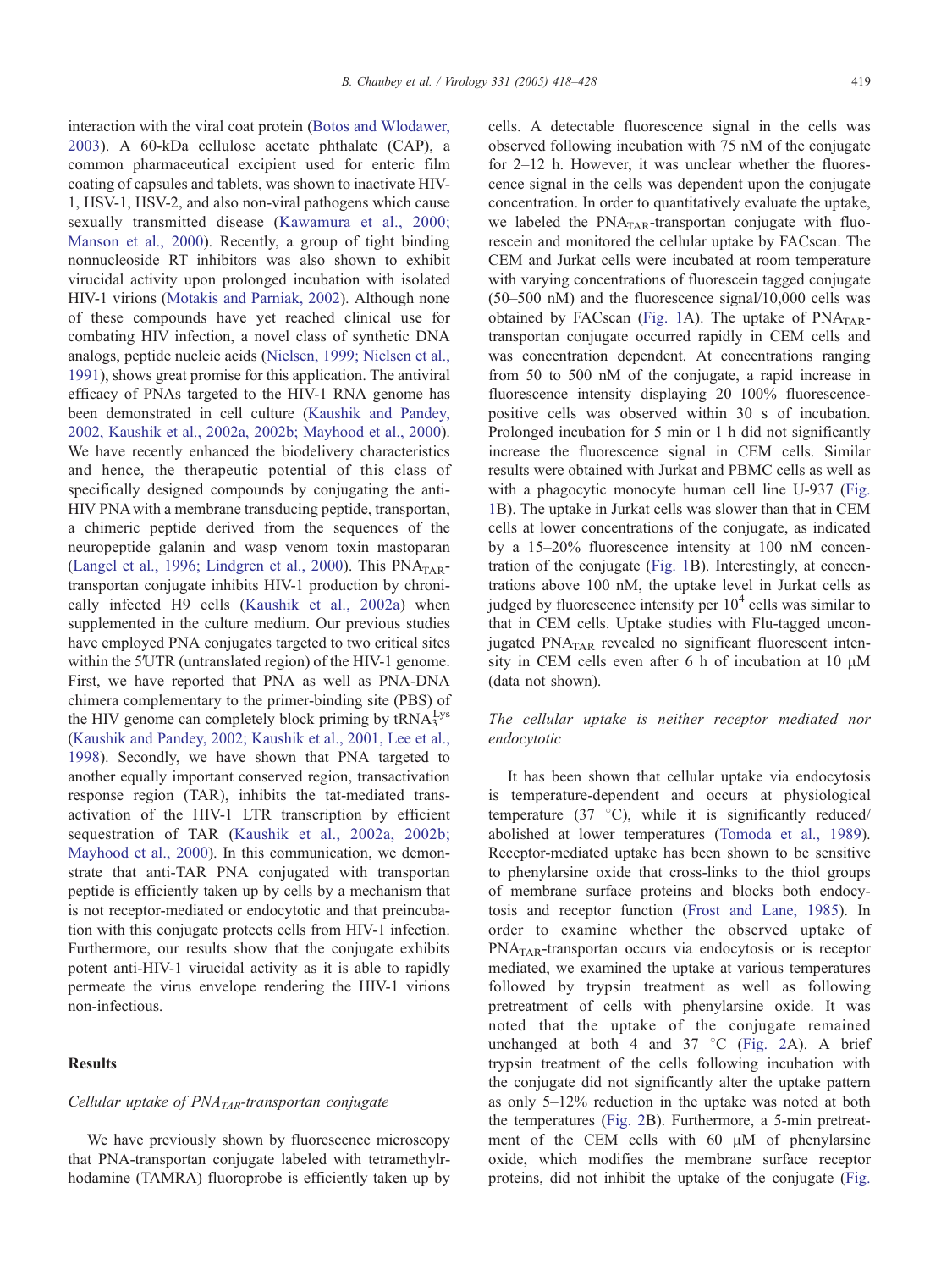

Fig. 1. (A) Uptake of PNA<sub>TAR</sub>-transportan conjugate by CEM cells. Cells  $(2 \times 10^6 \text{ cells})$  were incubated with varying concentrations of fluorescein-tagged PNATAR-transportan conjugate in complete RPMI medium at room temperature. The cells were centrifuged and resuspended in fresh complete RPMI medium and the uptake within 30 s and 5 min was evaluated by FACS analysis. (B) Comparative uptake of the conjugate in various lymphocytes.

2C) indicating that neither endocytosis nor a receptor mediated mechanism is responsible for the uptake. We postulate that the uptake of the conjugate may occur in a fashion similar to the Antennapedia homeodomain peptide penetratin (Derossi et al., 1994, 1996, 1998) via formation of inverted micelles upon interaction of the conjugate with the membrane bilayer. The inverted micelles are proposed to traverse the membrane emptying their contents into the cytoplasm.

## *Kinetics of cellular uptake of PNATAR-transportan conjugate*

In order to determine the kinetics of uptake, we radiolabeled PNA $_{\text{TAR}}$ -transportan conjugate with  $^{125}$ Iodine. Jurkat cells  $(2 \times 10^6)$  were incubated with varying concentrations of the radiolabeled conjugate at room temperature for 30 s followed by rapid filtration on glass fiber filters (GF-B). The filters were washed with PBS to remove free radiolabeled conjugate as well as conjugate



Fig. 2. Effect of temperature and phenylarsine on the cellular uptake of PNA<sub>TAR</sub>-transportan conjugate. CEM cells  $(2 \times 10^6$  cells) were incubated with varying concentrations of fluorescein-tagged  $PNA<sub>TAR</sub>$ -transportan conjugate in complete RPMI medium at indicated temperatures for 30 s. The cells were centrifuged, washed twice with PBS solution without trypsin (Panel A) or once with PBS containing 100 µg trypsin/ml and another wash with PBS alone (Panel B). In another set of experiment, cells were preincubated in the absence and presence of 60  $\mu$ M phenylarsine oxide for 5 min at 25 °C (Panel C). The cells were centrifuged and resuspended in fresh complete RPMI medium and examined by FACS analysis.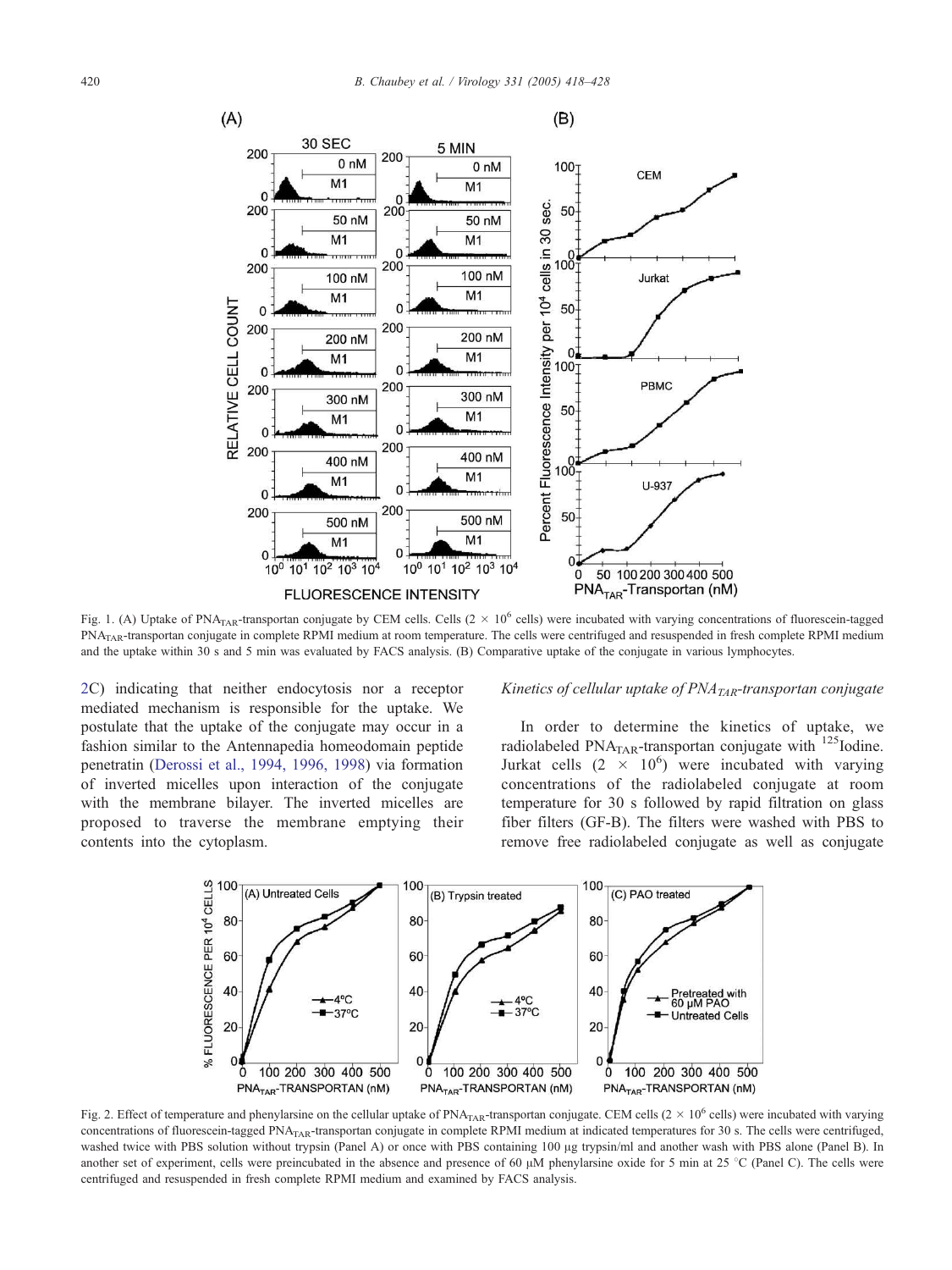adhering externally to the cell membrane. The labeled conjugate taken up by the cells was determined by counting the radioactivity retained on the filter by gamma counting. Results shown in Fig. 3A illustrate the sigmoidal nature of the uptake curve, suggesting a cooperative interaction between the conjugate and the cellular membrane. The  $[S]_{0.5}$  value and cooperativity index (ratio of  $[S]_{0.9}/[S]_{0.1}$ ) determined from the sigmoidal plot were 1.5 and 6  $\mu$ M, respectively (Fig. 3B). The  $[S]_{0.5}$  value indicates the concentration of the conjugate at which uptake velocity is equal to 0.5  $V_{\text{max}}$ , while the cooperativity index is the ratio of substrate (conjugate) concentration at 0.9  $V_{\text{max}}$  and 0.1  $V_{\text{max}}$ . A Hill coefficient (nH) of 0.53 was obtained from the slope of the Hill plot suggesting that the observed cooperativity is not due to multiple conjugate binding sites on the membrane.

#### *Inhibition of HIV-1 replication*

Earlier, we have shown that  $PNA<sub>TAR</sub>$ -transportan conjugate inhibits HIV-1 production by chronically infected H9 cells when supplemented in the culture medium (Kaushik et al., 2002a). We have further shown that the mechanism of inhibition is at the transcription level via down regulation of Tat-mediated transactivation of the HIV-1 LTR. In the present study, we examined whether  $PNA<sub>TAR</sub>$ -transportan conjugate, designed primarily to inhibit the Tat-mediated transactivation of HIV-1 transcription, is also able to block infection of the cells by disrupting the synthesis of proviral DNA. The CEM cells  $(0.5 \times 10^6)$  were infected with VSV-G pseudotyped HIV-1 virions at MOI of 350 in the presence of varying concentrations of  $PNA<sub>TAR</sub>$ -transportan conjugate. Scrambled PNA-transportan (random PNA sequence) was also included as a control. The infected cells were pelleted, washed with PBS, and resuspended in the fresh medium without conjugate. After 48 h of incubation at  $37 \text{ °C}$ , the cells were harvested, lysed, and an aliquot of each lysate containing equal amounts of protein was assayed for firefly luciferase activity. Results shown in Fig. 4 indicate that inhibition of luciferase

expression was observed at all concentrations of  $PNA<sub>TAR</sub>$ transportan conjugate. Infection of CEM cells by HIV-1 virions was performed in the presence of varying concentration of conjugates. Subsequent to infection, cells were pelleted and resuspended in the culture medium in the absence of the conjugate. This resulted in reduced levels of luciferase expression measured 48 h post infection. Approximately 75–99% inhibition was noted at concentrations ranging from 50 nM to 2  $\mu$ M of the conjugate. It may be noted that during this period following postinfection, inhibitor was not present in the medium and the reduced level of luciferase expression may not be due to inhibition of Tat mediated transactivation. This could be due to reduced level of infection either due to inhibition of proviral DNA synthesis upon viral entry in the cell or inactivation of virions infectivity by disrupting the viral membrane. These possibilities were further addressed in the following experiments shown in Fig. 5A and B. Scrambled PNA-transportan conjugate even at  $5 \mu M$  did not exhibit any antiviral activity.

# *Infectivity of HIV-1 virions pre-treated with the PNATAR-transportan conjugate*

A significant reduction of HIV-1 infection by PNA<sub>TAR</sub>transportan conjugate as judged by reduced level of luciferase expression in CEM cells (Fig. 4) suggests that the conjugate may also be effective in blocking proviral DNA synthesis, a step in the HIV-1 life cycle critical for establishing persistent infection. The interaction of the conjugate with the viral RNA genome may occur both in extracellular virions and in the cytosol following fusion and entry. To examine the first proposed interaction, HIV-1 virions were pretreated with the varying concentrations of the  $PNA<sub>TAR</sub>$ -transportan conjugate or with scrambled  $PNA$ transportan conjugate in complete RPMI medium and ultracentrifuged through a 20% sucrose cushion to separate the virion particles from the conjugate. The pre-treated virions were then used to infect CEM cells at MOI of 350. The infection was monitored by determining the level of



Fig. 3. Uptake of <sup>125</sup>I-labeled PNA<sub>TAR</sub>-transportan conjugate by Jurkat cells. The <sup>125</sup>I-labeled conjugate was incubated with CEM cells and the amount of conjugate taken up by the cells was determined from specific radioactivity of the conjugate as described in Materials and methods. The uptake of the conjugate was plotted against the log of conjugate concentration and the cooperative index  $([S]_{0.9}/[S]_{0.1})$  was determined. Hill coefficient (nH) was determined from the slope of the Hill plot of the uptake data shown in the left panel. Cooperative index represents the ratio of the substrate at 0.9  $V_{\text{max}}$  and 0.1  $V_{\text{max}}$ , while Hill coefficient (nH) represents the concentration of the conjugate at which the velocity of the uptake is equal to 0.5 *V*max.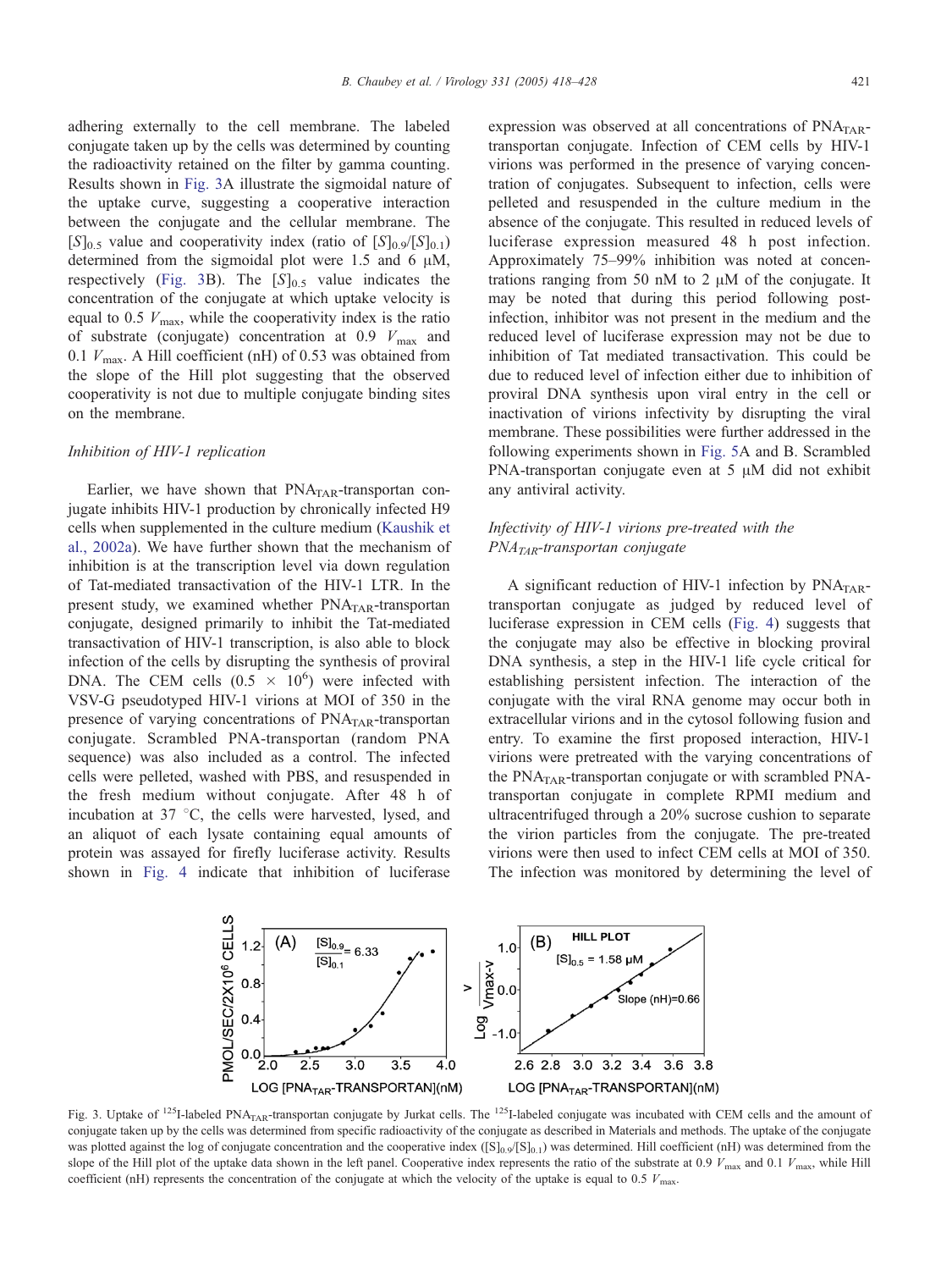

Fig. 4. (A) Dose effect curve of inhibition of viral infection/replication as a function of  $PNA<sub>TAR</sub>$ -transportan conjugate. CEM cells  $(0.5 \times 10^6 \text{ cells})$  were infected with pseudo HIV virions, pNL4-3.Luc.R.E (equivalent to 14 ng p24) in the presence of varying concentrations of PNA<sub>TAR</sub>-transportan or scrambled PNA-transportan conjugate as described in Materials and methods. The infected cells were grown in complete RPMI medium at  $37^{\circ}$ C in CO<sub>2</sub> incubator for 48 h. Cells were harvested, lysed, and an aliquot of the lysate was assayed for luciferase activity. The percent inhibition of luciferase expression is expressed as EFFECT' with respect to untreated virions (control). (B) Median effect plot and dose–response curve for the effect of PNA<sub>TAR</sub>-transportan on viral replication. The dose median for the PNA<sub>TAR</sub>-transportan conjugate was determined from the dose effect curve using the CalcuSyn software (Biosoft) program. D = dose of the PNA<sub>TAR</sub>-transportan conjugate, fa = fraction of inactivation, fu = infectivity of control (untreated). Dose median for PNA<sub>TAR</sub>-transportan conjugate as estimated from the above graph is 382 nM and regression coefficient is  $r = 0.98$  and  $m = 1.4$ . The scrambled PNA-transportan had no effect on viral infection/ replication as the levels of luciferase expression were similar to the control in the absence of PNA<sub>TAR</sub>-transportan conjugate. As scrambled PNA-transportan conjugate displayed no inhibitory effect, no value could be put in the dose effect curve plot of CalcuSyn software.

firefly luciferase expression after 48 h of cell growth. The results shown in Fig. 5 demonstrate that virion particles pre-treated with PNA<sub>TAR</sub>-transportan conjugate were severely impaired in their ability to infect CEM cells. Since expression of firefly luciferase is a direct consequence of conversion of viral RNA into proviral DNA and its subsequent integration into the host genome, our results indicate that  $PNA<sub>TAR</sub>$ -transportan conjugate permeates the virion particles rendering them non-infectious while scrambled PNA-transportan conjugate had no effect on viral infectivity*.* This observation suggests that the conjugate is able to permeate virion particles and tightly bind to its target sequence on the viral genome. The tightly bound conjugate would abort reverse transcription thus preventing integration and expression of the luciferaseencoding proviral DNA.

## *Uptake of the conjugate by HIV-1 virions*

The loss of infectivity of HIV-1 virions pretreated with  $PNA<sub>TAR</sub>$ -transportan conjugate implies that the conjugate, besides being rapidly taken up by the cells, may either permeate the viral envelope which is also derived from the cell membrane or may affect virion integrity by



Fig. 5. (A) Dose effect curve of inactivation of viral infectivity following pretreatment of HIV-1 virions as a function of PNA<sub>TAR</sub>-transportan conjugate. HIV-1 virions (15 ng p24) pretreated with the PNA<sub>TAR</sub>-transportan conjugate were used to infect the CEM cells as described in Materials and methods. The infected cells were grown in complete RPMI medium at 37 °C in CO<sub>2</sub> incubator for 48 h. Cells were harvested, lysed and an aliquot of the lysate was assayed for luciferase activity. The percent inactivation of viral infectivity is expressed with respect to the untreated virions (control). (B) Median effect plot for the log inactivation of infectivity for HIV-1 virions pretreated with various concentrations of  $PNA<sub>TAR</sub>$ -transportan. The Dose median for  $PNA<sub>TAR</sub>$ -transportan conjugate was determined from the dose effect curve using the CalcuSyn software (Biosoft) program.  $D =$  dose of the PNA<sub>TAR</sub>-transportan conjugate, fa = fraction of inactivation, fu = infectivity of control (untreated). Dose median for  $PNA<sub>TAR</sub>$ -transportan conjugate as estimated from the above graph is 66 nM and regression coefficient is  $r = 0.9243$ . The scrambled PNA-transportan had no effect on viral infectivity as the levels of luciferase expression were similar to the control (untreated virions). As scrambled PNA-transportan conjugate displayed no inhibitory effect, no value could be put in the dose effect curve plot of CalcuSyn software.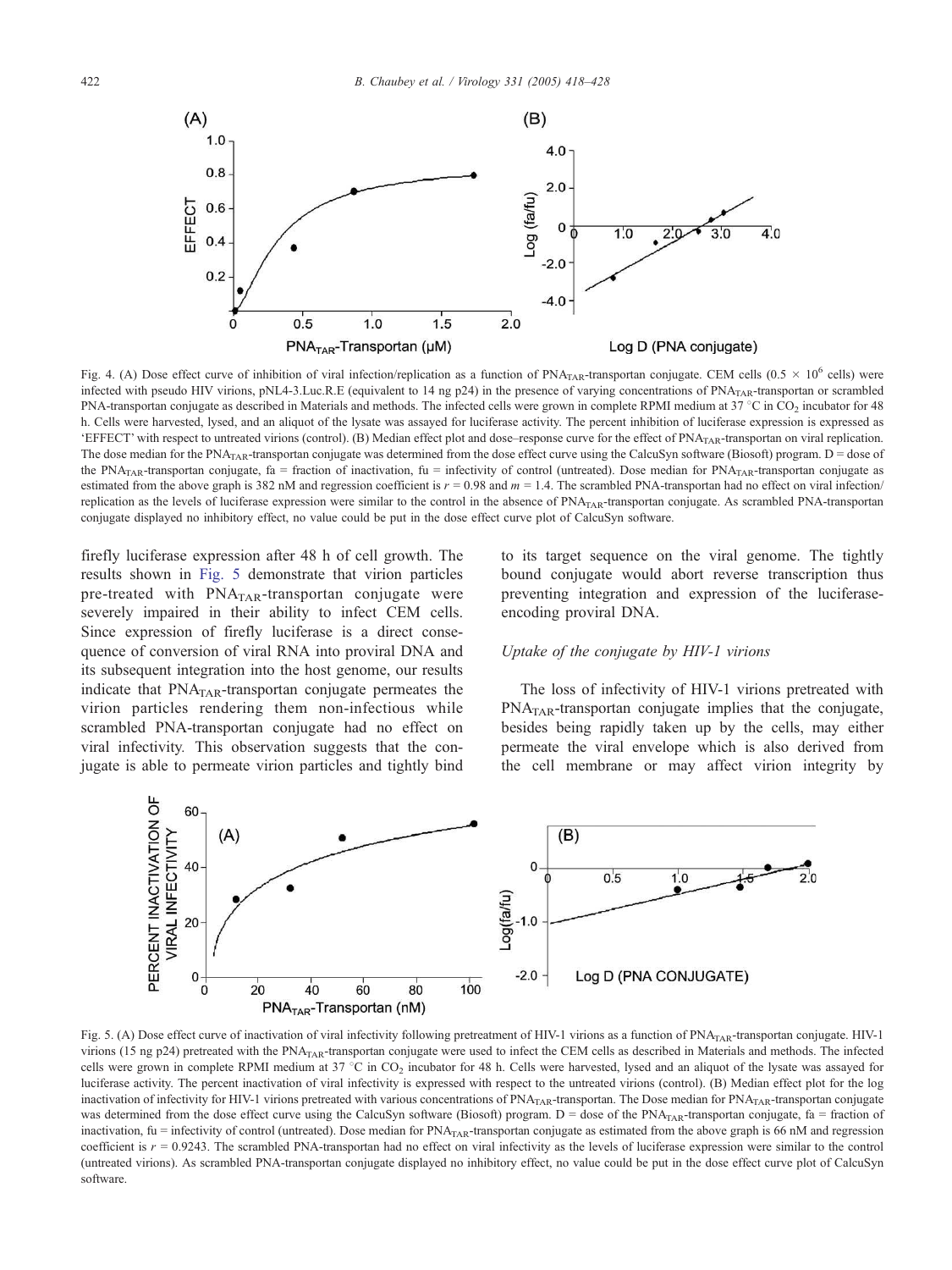disrupting the viral envelope. To investigate these possibilities, we incubated the purified HIV-1 virions with  $I^{125}$ -labeled PNA<sub>TAR</sub>-transportan conjugate (2  $\times$  10<sup>4</sup>) CPM/pmol) in complete RPMI medium for 20 min and then ultracentrifuged through a discontinuous sucrose density gradient. The complete RPMI medium and mock virus sample prepared from culture supernatant of uninfected cells were used as negative controls. Fractions were collected from the bottom and analyzed for radioactivity and p24 antigen levels. It was observed that a significant portion of the radiolabeled conjugate sedimented with the HIV-1 virions, as judged by the analysis of p24 antigen peak (Fig. 6B). In contrast, the entire radiolabeled conjugate remained at the top of the gradient in the RPMI medium and mock virus controls (Figs. 6A and C). These results imply that the conjugate is able to permeate or attach to the viral envelope without disrupting the virion integrity.



Fig. 6. Internalization of PNATAR-transportan in HIV-1 virions. Radiolabeled  $PNA<sub>TAR</sub>$ -transportan incubated in RPMI culture medium with or without HIV-1 virions was ultracentrifuged through a discontinuous sucrose density gradient. Fractions were collected from the bottom and analyzed for radioactivity and p24 antigen. Panel A: culture medium control without HIV-1 virion. Panel B: with HIV-1 virion. Panel C: mock virion sample processed from uninfected cells.



Fig. 7. Abortive endogenous reverse transcription in HIV-1 virions pretreated with PNA<sub>TAR</sub>-transportan conjugate. An aliquot of HIV-1 virions pretreated with 500 nM or 1  $\mu$ M of PNA<sub>TAR</sub>-transportan conjugate or scrambled PNA-transportan conjugate were ultracentrifuged through a 20% sucrose cushion to remove external PNA-transportan conjugate. The virion pellet was resuspended in 0.1% NP-40 containing 10 mM DTT. An aliquot of the disrupted virions were assayed for endogenous reverse transcription. Lane 1, untreated HIV-1 virions; lanes 2 and 3, pre-treated with  $0.5 \mu M$  and 1.0  $\mu$ M of PNA<sub>TAR</sub>-transportan conjugate, respectively; lanes 4 and 5, pretreated with scrambled PNA<sub>TAR</sub>-transportan conjugate at  $0.5$  and  $1 \mu M$ concentrations, respectively.

*Pretreatment of HIV-1 virions with PNATAR-transportan impairs endogenous reverse transcription*

Following our observation that suggested the possibility of  $PNA<sub>TAR</sub>$ -transportan conjugate permeating the virion particles, it was reasonable to infer that the conjugate may either penetrate the nucleocapsid and bind to the TAR region of the viral genome or may have simply attached to the viral envelope. In the first scenario, the synthesis of minus (-) strand strong stop DNA should be severely impaired since we have earlier demonstrated that PNA bound to the viral RNA could not be displaced by HIV-1 RT (Lee et al., 1998). To examine this possibility, HIV-1 virions pretreated with 500 nM or 1  $\mu$ M of PNA<sub>TAR</sub>-transportan conjugate were ultracentrifuged through a 20% sucrose cushion to remove external  $PNA<sub>TAR</sub>$ -transportan conjugate. The virion pellet was resuspended in 0.1% NP-40 containing 10 mM DTT. An aliquot of the disrupted virions were assayed for endogenous reverse transcription. Results shown in Fig. 7 indicate that endogenous reverse transcription in HIV-1 virions pretreated with  $PNA<sub>TAR</sub>$ -transportan conjugate is predominantly blocked in the TAR region (lanes 2 and 3). In the control having no conjugate or pretreated with scrambled PNA-transportan conjugate, the reverse transcription products were larger than 400 nucleotides, which indicates that strand transfer has taken place after the completion of the  $(-)$  strand strong stop DNA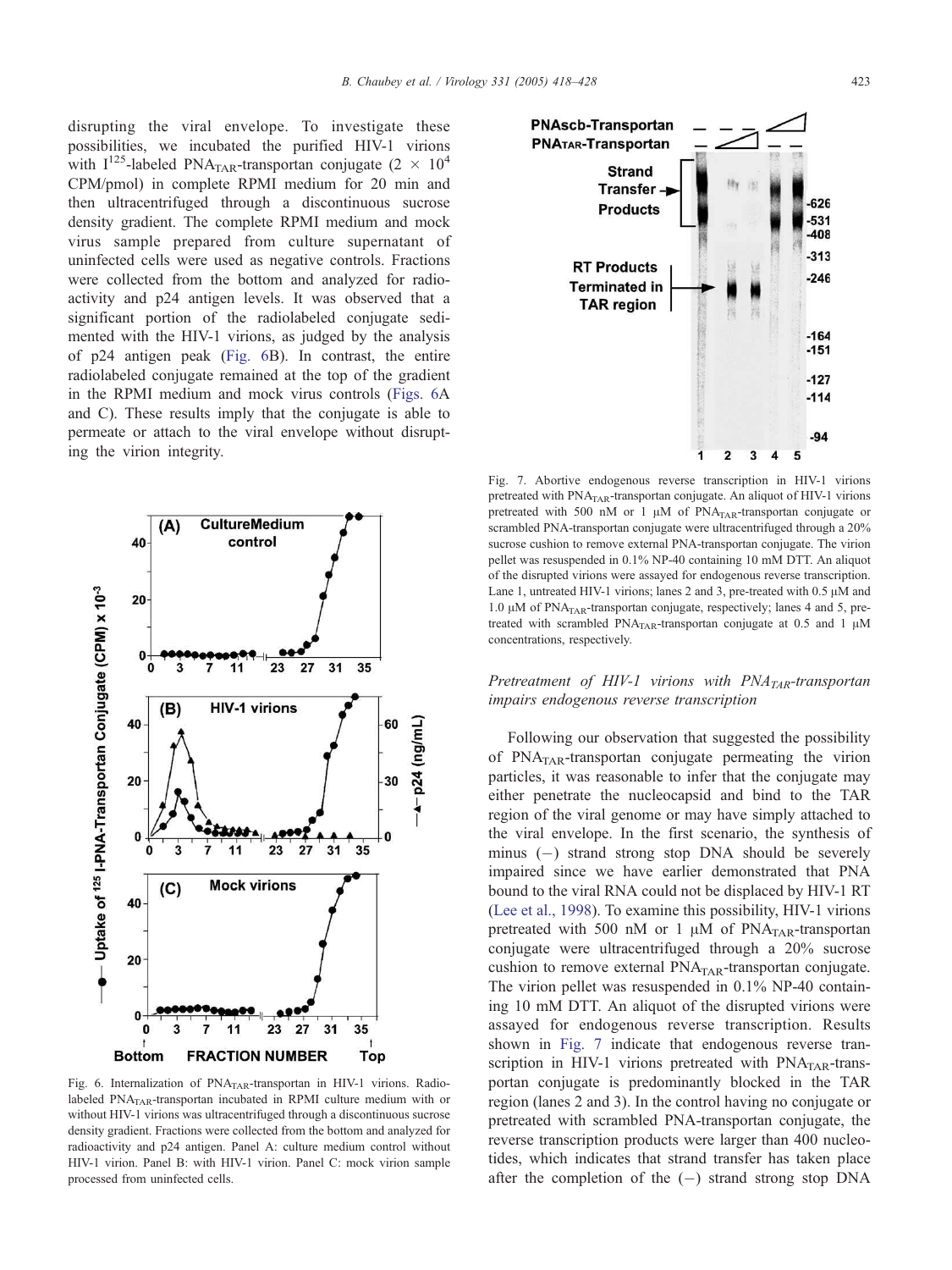synthesis (lanes 1, 4, and 5). Although these results suggest that the conjugate permeates the virions and binds to the TAR region of the viral RNA, it is also possible that the conjugate may have tightly attached to the viral envelope externally and may have bound to the target only after the virion was disrupted. However, the FACScan analysis in which cells treated with trypsin to degrade the PNA conjugate revealed a similar pattern of conjugate uptake to untreated cells, suggesting that uptake by virions having cell membrane-derived envelope would likely occur by a similar mechanism. Regardless of the mechanism, the infectivity of the virion particles is significantly impaired indicating the potential of this class of compounds as virucidal agents against HIV-1.

## Discussion

A number of potential drug candidates fail because of associated cellular uptake problems. This problem is often addressed by optimizing their biophysical properties to enhance cellular uptake to acceptable levels. The therapeutic potential of PNAs as gene-specific, nontoxic, non-immunogenic compounds has been limited due to their poor cellular uptake (Derossi et al., 1998). We have used a highly effective strategy to overcome this obstacle and improve their biodelivery by conjugating the PNA with a membranetransducing peptide, transportan, a chimeric peptide derived from the neuropeptide galanin and wasp venom toxin mastoparan (Langel et al., 1996; Lindgren et al., 2000). Using  $PNA<sub>TAR</sub>$ -transportan targeting the TAR region of the HIV-1 genome as the model conjugate, we observed that it is efficiently taken up by cells. Unlike other membrane transducing peptides such as those derived from HIV-1 Tat protein (Fawell et al., 1994; Frankel and Pabo, 1988; Schwarze and Dowdy, 1999; Silhol et al., 2002) or HSV VP22 (Dilber et al., 1999; Elliott and O'Hare, 1997, 1999; Phelan et al., 1998), which are highly basic, transportan is comparatively hydrophobic in character containing only four lysine residues. The cellular uptake of this peptide alone has been shown to be nonsaturable and resistant to treatment with phenylarsine oxide or hyperosmolar sucrose solution, suggesting that the mechanism of uptake is not endocytotic- or receptor-mediated (Pooga et al., 1998). Similar results were obtained with  $PNA<sub>TAR</sub>$ -transportan conjugate except that the uptake shows a sigmoidal curve indicating cooperative interaction between the cellular membrane and the conjugate. The observed cooperativity of uptake may be due to micelle formation, which requires a concentration threshold of components. A cooperativity index of 6 suggests that in order to increase the uptake velocity from 0.1 to 0.9  $V_{\text{max}}$ , only 6-fold increase in the concentration of conjugate is required. Any drug/compound displaying a sigmoidal pattern of uptake kinetics is expected to be more effective than that displaying a hyperbolic pattern since theoretically the latter would require a 90-fold

increase in the substrate concentration to achieve an uptake velocity of 0.9  $V_{\text{max}}$  from 0.1  $V_{\text{max}}$ . We have earlier shown that supplementing  $PNA<sub>TAR</sub>$ -transportan conjugate in the culture medium significantly inhibited HIV-1 production by chronically infected H9 cells (Kaushik et al., 2002a). This inhibition of virus production was shown to be due to down regulation of Tat-mediated transactivation of HIV-1 transcription. In the present study, we found that infection of CEM cells by HIV-1 virions was also drastically reduced in the presence of  $PNA<sub>TAR</sub>$ -transportan conjugate. This result was surprising since PNA targeting the TAR region of the viral genome was predicted to function at the transcriptional level after infection has taken place. The  $PNA<sub>TAR</sub>$ -transportan conjugate may also interfere with the synthesis of proviral DNA, a crucial step for establishing the viral infection. We made this inference following our observation that infectivity of HIV-1 virions was drastically reduced when pretreated with  $PNA<sub>TAR</sub>$ -transportan conjugate. The  $EC_{50}$  was found to be as low as 50 nM. These results suggest that the conjugate may either permeate the virus envelope and bind to its target sequence on the viral genome or alternatively it may affect viral entry by binding to viral membrane and disrupting its integrity. If the first scenario holds true, when pretreated virions enter the cell, reverse transcription is likely to be aborted in the TAR region since the PNA conjugate bound to the TAR region cannot be displaced by reverse transcriptase. The fact that the radioiodinated  $PNA<sub>TAR</sub>$ -transportan conjugate co-sediments along with virion particles in discontinuous sucrose density gradient suggest that conjugate may have been taken up by the virion particles or strongly attached to the viral membrane. When such virions were separated from the free conjugate and examined for endogenous reverse transcription activity, all reverse transcription products were found to be aborted exclusively in the TAR region.

The PNA<sub>TAR</sub>-transportan conjugate contains potential anti-HIV virucidal activity which is able to inactivate virions before they can infect healthy cells. Currently available drugs targeting viral RT and protease operate by inhibiting replication of HIV only after it has infected target cells. Entry inhibitors have recently been shown to block HIV entry into cells but do not inactivate virions circulating in the plasma (Derdeyn et al., 2000; Nagashima et al., 2001; Wild et al., 1993). Our approach is unique in the sense that HIV-1 virions in the plasma may be rapidly inactivated prior to their entry into cells upon exposure to PNA conjugates targeting critical regions of the HIV-1 genome. Future development of PNA technology may continue to improve biodelivery of these antisense agents which, due to their resistance to degradation by nucleases, have great advantages over other antisense molecules. In addition to their potential value as therapeutic agents, these conjugates may also have great potential as prophylactic agents to block HIV-1 infection following accidental exposure to the virus or as virucidal agents used to prevent infection during sexual contact.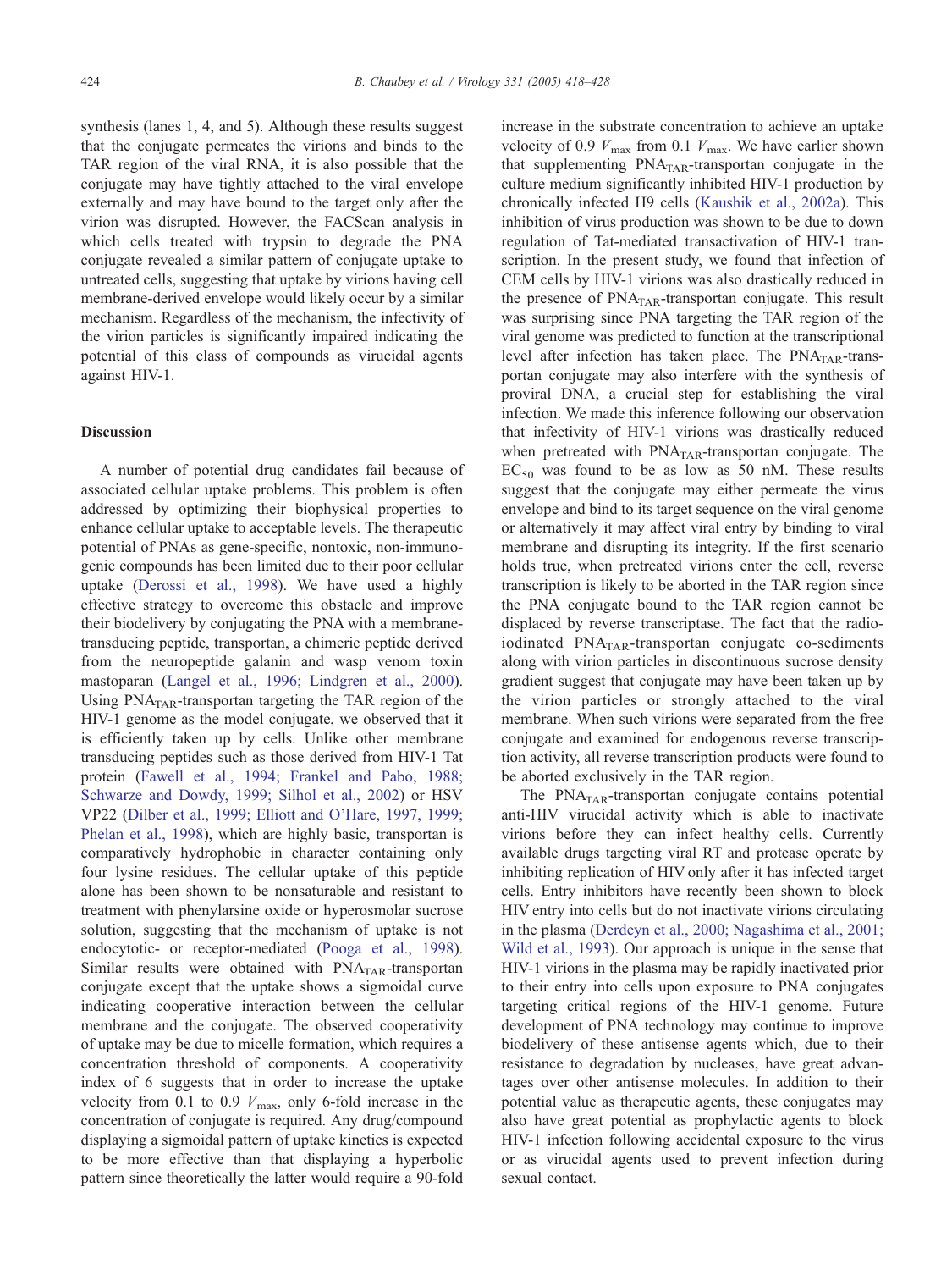## Materials and methods

#### *PNA oligomers*

The anti-TAR PNA was synthesized and fluorenyl methoxycarbonyl cysteine (Fmoc-Cys) was coupled directly to the PNA at the N-terminal. For fluorescein labeling, Fmoc-O-Cys PNA was synthesized with 'O' spacer known as egl linker at the N-terminus while for  $^{125}$ I radiolabeling, a Tyr residue was placed at the C-terminus. All the PNA samples were purified on  $C_{18}$  reverse phase HPLC columns which was pre-equilibrated with solvent A (0.1% TFA in water) at  $45\degree$ C. The elution profile was developed by increasing the concentration of solvent B (0.1% TFA in 100% acetonitrile) as follows: 0–5 min  $(0\%$  B), 5–50 min (60% B).

## *Fluorescein labeling of PNA*

The Fmoc-O-Cys-PNA targeting TAR region of HIV-1 genome was labeled with fluorescein while still immobilized on the resin. The Fmoc group protecting the amino group was removed by treating with 1 ml of 20% piperidine in dimethyl formamide (DMF) for 5 min followed by washing the column with equal volume of DMF three times. The 5-carboxy fluorescein succinimidyl ester (5 mg) dissolved in 325  $\mu$ L of DMF containing 7.5% diisopropyl ethylamine (v/v) and added to the resin. The labeling reaction was carried out at room temperature for 1 h with occasional shaking by moving the solution back and forth using two syringes attached at each end of the column. The reaction was stopped by flushing out the labeling solution from the column followed by washing the resin three times with DMF and with DCM (1 ml each washing). The resin was treated with  $100 \mu l$  of deprotecting solution containing  $10\%$  TFA and  $2\%$  m-cresol (v/v) in DCM to remove the trityl group from the terminal cysteine and Bhoc (benzhydrylcarbonyl) group from PNA. After 5 min, the deprotecting solution was replaced with the fresh one and further incubated for 5 min. The resin was then treated with  $250 \mu l$ of TFA/m-cresol  $(4:1 \text{ v/v})$  at room temperature for 2 h to release the PNA. The TFA/m-cresol solution containing PNA was collected and the resin was washed twice with 100 Al of TFA. The fluoresceinated PNA was precipitated by 5 fold excess of dry cold ether followed by incubation on dry ice for 10 min. The precipitate was collected by centrifugation at 5,000 rpm for 5 min. The precipitate was washed once with the cold dry ether and air-dried. The fluoresceinlabeled PNA was quantified spectrophotometrically by measuring the absorbance of a diluted sample at 260 and 490 nm.

#### *Synthesis of PNA-transportan conjugate*

All the solvents used were degassed prior to use by bubbling with helium gas for 10 min. PNA  $(1 \mu \text{mol}, 1 \text{ eq.})$  was dissolved in NMP (N-methyl pyrrolidinone)- $H_2O$  (1:1, v/v) to a final concentration of 1 mM. The NPYS-peptide (1.3 eq) dissolved in NMP with a final concentration of 10 mM was added to the PNA solution. The solution was supplemented with 100 eq. of 1 M sodium acetate buffer (pH 5.0), mixed by vortexing and incubated at 40  $\degree$ C. After 3 h of incubation, the coupling reaction was quenched by addition of 5% TFA to a final conc. 650 mM. The purification of the conjugate was carried out by HPLC on YMC guardpak ODS-AQ C<sub>18</sub> column (S-3  $\mu$ m, 12 nm, 4  $\times$  50 mm) using water: acetonitrile gradient (containing 0.5% acetic acid v/v) with column temperature maintained at  $45^{\circ}$ C. The desired fractions were lyophilized and stored at  $-20$  °C. Quantitation of the PNA-transportan conjugate was carried out by measuring absorbance at 260 nm and the OD value was divided by the molar extinction coefficient. Mass spectrometry of the conjugate was performed on a Perspective Biosystems Voyager DE MALDI-TOF system using sinapinic acid matrix.

## *Proviral clones and Plasmid*

An env (-) HIV-1 proviral clone, pNL4-3.Luc.R.E., encoding a luciferase reporter gene, was obtained from the NIH-AIDS Reference and Reagent Program, while pVSV-G plasmid expressing the G glycoprotein of vesicular stomatitis virus was purchased from CLONETECH.

## *Production of HIV-1 virions*

The 293T cells were transfected with  $10 \mu$ g of pNL4-3.Luc.R.E and 10 µg of pVSV-G DNA (Akkina et al., 1996) by calcium phosphate method (Chen and Okayama, 1987) and grown in Dulbecco's modified Eagle's medium supplemented with FCS (10%) and antibiotics. After 12 h, the transfected cells were washed with PBS and grown for another 48 h in complete medium. The culture supernatant was collected and passed through 0.45  $\mu$ m cellulose acetate filters. The p24 antigen level in the filtered supernatant was determined by ELISA. The viral stock was aliquoted and stored at  $-80$  °C.

## *Purification of HIV-1 virions*

The filtered culture supernatant (500 ml) containing HIV-1 virions was centrifuged at  $70,000 \times g$  for 45 min. The virion pellet was resuspended in 2 ml of PBS and recentrifuged through 5 ml of 20% sucrose/PBS cushion for 30 min at  $100,000 \times g$ . The virion pellet was resuspended in complete Dulbecco's medium and stored at  $-80$  °C.

#### *Preparation of subtilisin-treated HIV-1 virions*

Purified HIV-1 virion preparations have been shown to be contaminated with cellular microvesicles of 50–500 nm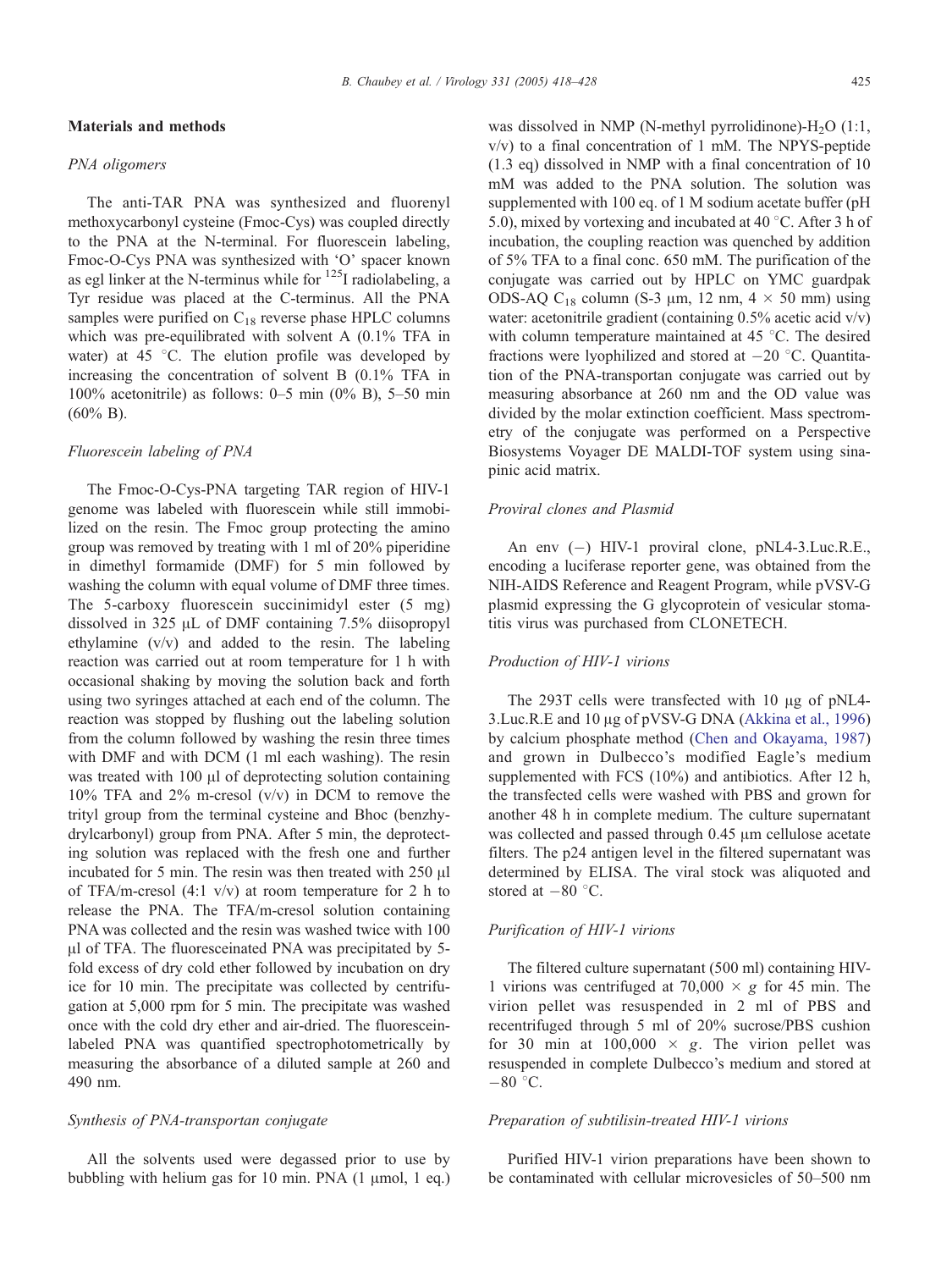size (Gluschankof et al., 1997; Ott et al., 1996). To remove these microvesicles, viral pellets were resuspended in 500 AL of Dulbecco's phosphate buffered saline containing 1 mM CaCl<sub>2</sub> and treated with subtilisin (1 mg/ml) at 37  $\degree$ C for 18 h (Ott et al., 1996). The subtilisin digestion was stopped by PMSF  $(5 \mu g/ml)$  and virion particles were centrifuged through 1 ml of 20% sucrose. The virion pellet was resuspended in Dulbecco's phosphate-buffered saline without  $CaCl<sub>2</sub>$  or  $MgCl<sub>2</sub>$ .

## *Determination of HIV-1 virion number in the purified sample*

HIV-1 virions were quantified by determination of the RNA copy number in the sample using Nuclesins HIV-1-QT Amplication Kit (Organon Teknika, Durham, NC). The virion number was also determined from the p24 concentration, as excellent correlation between HIV-1 RNA copy number and p24 concentration has been demonstrated (Vass, 2002). Considering that 2000 copies of p24 are present per virion particle, the virion number estimated from the RNA copy number were in agreement with the number determined by p24 quantification (1 pg p24/12500 virions).

## *FACscan analysis of cellular uptake*

CEM and Jurkat cells grown in complete RPMI 1640 medium containing 10% FCS were harvested, washed with PBS and resuspended in the same medium at a cell density of  $4 \times 10^6$  cells/ml. Cells were aliquoted in 12-well microtiter plate at  $2 \times 10^6$  cells per well and incubated at room temperature with varying concentrations of fluorescein tagged PNA<sub>TAR</sub>-transportan conjugate (50–500 nM). At varying time points, the cells were centrifuged and resuspended in the same medium without the conjugate and fluorescent signal/10,000 cells were obtained by FACscan.

## *Uptake kinetics*

The PNA<sub>TAR</sub>-transportan conjugate was labeled with  $^{125}I$ using the radioisotope and the chloramine-T labeling kit from ICN. For radiolabeling, 0.5 nmol of the conjugate and 0.28 nmol of  $^{125}$ -I (0.5 mCi) were reacted in the presence of 2.8 nmol of chloramine-T for 1 min according to the manufacturer's protocol and quenched by the addition of 62 nmol of sodium metabisulfite. The labeled conjugate was purified by NAP-10 gel filtration (Amersham), followed by  $C_{18}$  disposable cartridges. The final purified product was lyophilized, dissolved in water, and quantified by absorption at 260 nm. The specific radioactivity was adjusted to desired concentration by adding unlabeled conjugate. For uptake experiments,  $2 \times 10^6$  Jurkat cells were incubated with varying concentrations of the radiolabeled conjugate at room temperature. Following a 30-s incubation, each individual sample was filtered on glass fiber filter (GF-B),

washed extensively with phosphate buffered saline solution and the amount of radiolabel internalized into the cells was determined by gamma counting. The  $[S]_{0.9}/[S]_{0.1}$  ratio (cooperativity index) of the substrate at 0.9  $V_{\text{max}}$  and 0.1  $V_{\text{max}}$  was determined by plotting the uptake versus substrate concentration. Hill coefficient (nH) was determined from the Hill plot of uptake data.

## *Uptake of PNATAR-transportan conjugate by virion particles*

The purified HIV-1 virion particles were incubated with 50 nM of  $I^{125}$ -labeled PNA<sub>TAR</sub>-transportan conjugate (1.8  $\times$  $10^5$  CPM/pmol) in complete RPMI medium (250  $\mu$ I) for 20 min. The RPMI medium and mock-virus sample served as negative controls. The incubation mixture was then subjected to ultracentrifugation through a discontinuous sucrose density gradient (1 ml of  $40\%$  sucrose/PBS + 2 mL of  $20\%$ sucrose/PBS + 2 ml of 10% sucrose/PBS) for 1 h. Fractions were collected from the bottom and analyzed for p24 and presence of radioactivity.

# *Infectivity of HIV-1 virions pre-treated with PNATAR-transportan conjugate*

The HIV-1 virions (equivalent to 15 ng p24) containing firefly luciferase reporter were incubated with varying concentrations of PNA<sub>TAR</sub>-transportan conjugate for 1 h in complete RPMI medium in a final volume of  $250$   $\mu$ l. Control experiments without the conjugate or with scrambled PNA-transportan conjugate were also performed simultaneously. The virion particles were separated from the conjugate by centrifuging through a 20% sucrose/PBS cushion for 30 min at  $100,000 \times g$  and the virion pellets were resuspended in 500  $\mu$ l of complete RPMI medium. Infection was performed by incubating the pretreated virions with CEM cells  $(0.5 \times 10^6 \text{ cells})$  at 37 °C for 2 h in a final volume of 1.0 ml RPMI medium containing 10  $\mu$ g/ml polybrene. Infected CEM cells were washed with PBS and resuspended in 1 ml of complete RPMI medium and incubated in a 37  $\degree$ C, CO<sub>2</sub> incubator. After 48 h, cells were harvested, washed and lysed in 250 µl of Passive Lysis Buffer (Luciferase assay kit, Promega) for 15 min on a rocking shaker. The lysates were centrifuged at 13,000 rpm for 10 min and the supernatants were collected. An aliquot of each supernatant containing equivalent protein was analyzed for firefly luciferase activity in a 96-well fluorotrac plate using a Packard Top Count Luminescent counter as described before (Nadal et al., 1999).

# *Endogenous reverse transcription in HIV-1 virions pretreated with PNATAR-transportan*

HIV-1 virions  $(5 \times 10^{11}/mL)$  were incubated with 0.5– 1.0  $\mu$ M concentrations of PNA<sub>TAR</sub>-transportan or scrambled PNA-transportan in complete RPMI medium  $(200 \mu l)$  for 30 min at  $4^{\circ}$ C. The incubation mixture was then layered on 3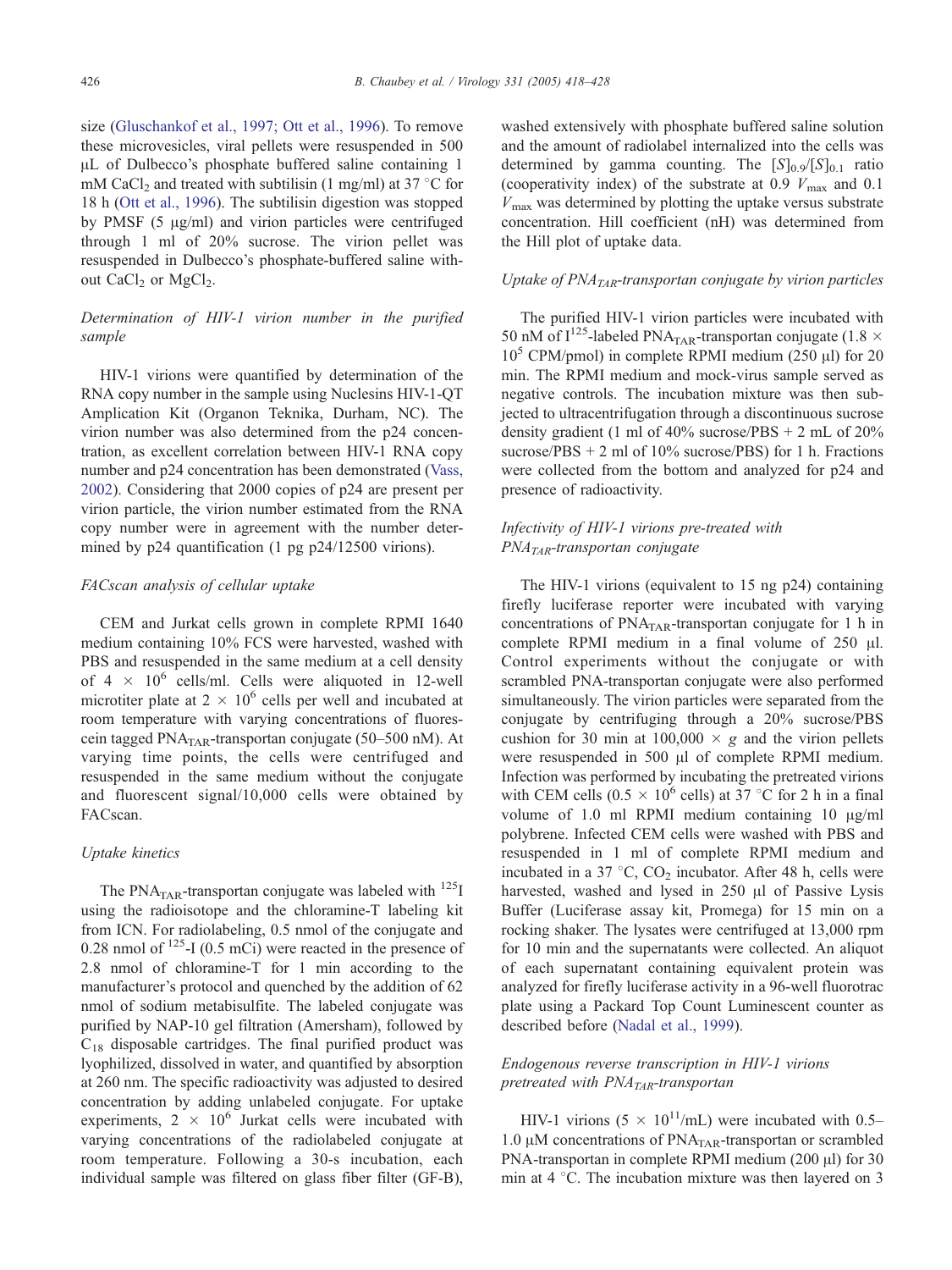ml of 20% sucrose and centrifuged at  $100,000 \times g$  for 30 min. The virions pellet free from external  $PNA<sub>TAR</sub>$ -transportan conjugate was resuspended in Tris buffer containing 0.1% NP-40 and 10 mM DTT to disrupt the viral membrane. An aliquot of the disrupted virions was examined for endogenous RT activity by supplementing with 2 mM  $MgCl<sub>2</sub>$  and 5  $\mu$ M of each dNTPs containing 5  $\mu$ Ci each of  $\left[\alpha^{-32}P\right]$ dCTP and  $\left[\alpha^{-32}P\right]$ dATP. Following 1-h reaction at  $37 \text{ °C}$ , the mixture was extracted with phenolchloroform, precipitated with alcohol and lyophilized. The lyophilized material was dissolved in TE buffer and resolved on denaturing polyacrylamide-urea gel.

## Acknowledgment

This research was supported by a grant from the NIAID (AI42520).

#### References

- Akkina, R.K., Walton, R.M., Chen, M.L., Li, Q.X., Planelles, V., Chen, I.S., 1996. High-efficiency gene transfer into CD34+ cells with a human immunodeficiency virus type 1-based retroviral vector pseudotyped with vesicular stomatitis virus envelope glycoprotein G. J. Virol. 70, 2581 – 2585.
- Botos, I., Wlodawer, A., 2003. Cyanovirin-N: a sugar-binding antiviral protein with a new twist. Cell. Mol. Life Sci. 2, 277 – 287.
- Chen, C., Okayama, H., 1987. High efficiency transformation of mammalian cells by plasmid DNA. Mol. Cell. Biol. 7, 2745 – 2752.
- Derdeyn, C.A., Decker, J.M., Sfakianos, J.N., Wu, X., O'Brien, W.A., Ratner, L., Kappes, J.C., Shaw, G.M., Hunter, E., 2000. Sensitivity of human immunodeficiency virus type 1 to the fusion inhibitor T-20 is modulated by coreceptor specificity defined by the V3 loop of gp120. J. Virol. 74, 8358 – 8367.
- Derossi, D., Joliot, A.H., Chassing, G., Prochiantz, A., 1994. The third helix of the Antennapedia homeodomain translocates through biological membranes. J. Biol. Chem. 269, 10444 – 10450.
- Derossi, D., Calvet, S., Trembleau, A., Brunissen, A., Chassaing, G., Prochiantz, A., 1996. Cell internalization of the third helix of the Antennapedia homeodomain is receptor-independent. J. Biol. Chem. 271, 18188 – 18193.
- Derossi, D., Chassaing, G., Prochiantz, A., 1998. Trojan peptides: the penetratin system for intracellular delivery. Trends Cell Biol. 8,  $84 - 87.$
- Dilber, M.S., Phelan, A., Aints, A., Mohamed, A.J., Elliott, G., Smith, C.I., O'Hare, P., 1999. Intercellular delivery of thymidine kinase prodrug activating enzyme by the herpes simplex virus protein, VP22. Gene Ther.  $6, 12 - 21.$
- Elliott, G., O'Hare, P., 1997. Intercellular trafficking and protein delivery by a herpesvirus structural protein. Cell 88, 223 – 233.
- Elliott, G., O'Hare, P., 1999. Intercellular trafficking of VP22–GFP fusion proteins. Gene Ther. 6, 149 – 151.
- Fawell, S., Seery, J., Daikh, Y., Moore, C., Chen, L.L., Pepinsky, B., Barsoum, J., 1994. Tat-mediated delivery of heterologous proteins into cells. Proc. Natl. Acad. Sci. U.S.A. 91, 664 – 668.
- Frankel, A.D., Pabo, C.O., 1988. Cellular uptake of the tat protein from human immunodeficiency virus. Cell 55, 1189-1193.
- Frost, S.C., Lane, M.D., 1985. Evidence for the involvement of vicinal sulfhydryl groups in insulin-activated hexose transport by 3T3-L1 adipocytes. J. Biol. Chem. 260, 2646 – 2652.
- Gluschankof, P., Mondor, I., Gelderblom, H.R., Sattentau, Q.J., 1997. Cell membrane vesicles are a major contaminant of gradient-enriched human immunodeficiency virus type-1 preparations. Virology 230, 125-133.
- Ibata, B., Parr, E.L., King, N.J., Parr, M.B., 1997. Migration of foreign lymphocytes from the mouse vagina into the cervicovaginal mucosa and to the iliac lymph nodes. Biol. Reprod. 2, 537 – 543.
- Kaushik, N., Pandey, V.N., 2002. PNA targeting the PBS and A-loop sequences of HIV-1 genome destabilizes packaged  $tRNA3<sub>Lys</sub>$  in the virions and inhibits HIV-1 replication. Virology 303, 297 – 308.
- Kaushik, N., Talele, T.T., Monel, R., Palumbo, P., Pandey, V.N., 2001. Destabilization of  $tRNA3<sub>Lys</sub>$  from the primer-binding site of HIV-1 genome by anti-A loop polyamide nucleotide analog. Nucleic Acids Res. 29, 5099 – 5106.
- Kaushik, N., Basu, A., Palumbo, P., Myers, R.L., Pandey, V.N., 2002a. Anti-TAR polyamide nucleotide analog conjugated with a membrane permeating peptide inhibits HIV-1 production. J. Virol. 76, 3881 – 3891.
- Kaushik, N., Basu, A., Pandey, V.N., 2002b. Inhibition of HIV-1 replication by Anti-TAR polyamide nucleotide analog. Antiviral Res. 56, 13 – 27.
- Kawamura, T., Cohen, S.S., Borris, D.L., Aquilino, E.A., Glushakova, S., Margolis, L.B., Orenstein, J.M., Offord, R.E., Neurath, A.R., Blauvelt, A., 2000. Candidate microbicides block HIV-1 infection of human immature Langerhans cells within epithelial tissue explants. J. Exp. Med. 10, 1491-1500.
- Langel, U., Pooga, M., Kairane, C., Zilmer, M., Bartfai, T., 1996. A galanin-mastoparan chimeric peptide activates the Na/, K/-ATPase and reverses its inhibition by ouabain. Regul. Pept. 62, 47 – 52.
- Lee, R., Kaushik, N., Modak, M.J., Vinayak, R., Pandey, V.N., 1998. Polyamide nucleic acid targeted to the primer binding site of the HIV-1 RNA genome blocks in vitro HIV-1 reverse transcription. Biochemistry  $37,900 - 911$
- Lindgren, M., Hallbrink, M., Prochiantz, A., Langel, U., 2000. Cellpenetrating peptides. Trends Pharmacol. Sci. 21, 99 – 103.
- Manson, K.H., Wyand, M.S., Miller, C., Neurath, A.R., 2000. Effect of a cellulose acetate phthalate topical cream on vaginal transmission of simian immunodeficiency virus in rhesus monkeys. Antimicrob. Agents Chemother. 11, 3199 – 3202.
- Mayhood, T., Kaushik, N., Pandey, P.K., Kashanshi, F., Deng, L., Pandey, V.N., 2000. Inhibition of Tat-mediated transactivation of HIV-1 LTR transcription by polyamide nucleic acid targeted to TAR hairpin element. Biochemistry 39, 11532 – 11539.
- Motakis, D., Parniak, M.A., 2002. A tight-binding mode of inhibition is essential for anti-human immunodeficiency virus type 1 virucidal activity of nonnucleoside reverse transcriptase inhibitors. Antimicrob. Agents Chemother. 46, 1851 – 1856 (Journal Article).
- Nadal, D., Böni, J., Kind, C., Varnier, O.E., Steiner, F., Tomasik, Z., Schüpbach, J., 1999. Prospective evaluation of amplification-boosted ELISA for heat-denatured p24 antigen for diagnosis and monitoring of pediatric human immunodeficiency virus type 1 infection. J. Infect. Dis. 180, 1089 – 1095.
- Nagashima, K.A., Thompson, D.A., Rosenfield, S.I., Maddon, P.J., Dragic, T., Olson, W.C., 2001. Human immunodeficiency virus type 1 entry inhibitors PRO 542 and T-20 are potently synergistic in blocking virus– cell and cell–cell fusion. J. Infect. Dis. 183, 1121 – 1125 (Journal Article).
- Nielsen, P.E., 1999. Peptide nucleic acids as therapeutic agents. Curr. Opin. Struct. Biol. 9, 353 – 357.
- Nielsen, P.E., Egholm, M., Berg, R.H., Buchardt, O., 1991. Sequenceselective recognition of DNA by strand displacement with a thyminesubstituted polyamide. Science 254, 1497 – 1500.
- Ott, D.E., Coren, L.V., Kane, B.P., Busch, L.K., Johnson, D.G., Sowder, R.C., Chertova, E.N., Arthur, L.O., Henderson, L.E., 1996. Cytoskeletal proteins inside human immunodeficiency virus type 1 virions. J. Virol. 70, 7734 – 7743.
- Padian, N.S., Shiboski, S.C., Glass, S.O., Vittinghoff, E., 1997. Heterosexual transmission of human immunodeficiency virus (HIV) in northern California: results from a ten-year study. Am. J. Epidemiol. 4, 350 – 357.